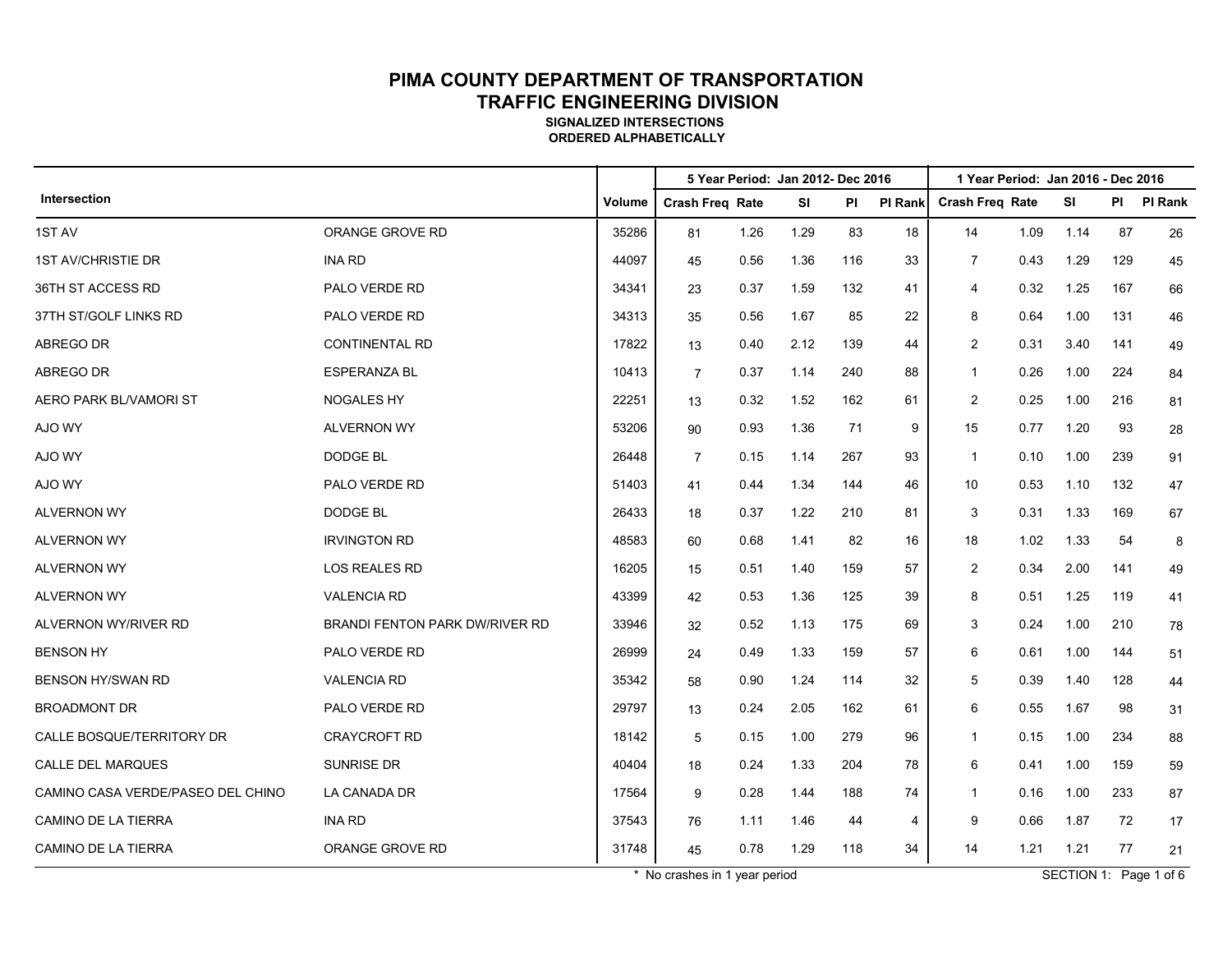**SIGNALIZED INTERSECTIONS ORDERED ALPHABETICALLY**

|                                        |                       |        |                        | 5 Year Period: Jan 2012- Dec 2016 |           |     |                | 1 Year Period: Jan 2016 - Dec 2016 |      |      |     |                |  |
|----------------------------------------|-----------------------|--------|------------------------|-----------------------------------|-----------|-----|----------------|------------------------------------|------|------|-----|----------------|--|
| Intersection                           |                       | Volume | <b>Crash Freq Rate</b> |                                   | <b>SI</b> | PI  | PI Rank        | <b>Crash Freq Rate</b>             |      | SI   | PI  | PI Rank        |  |
| CAMINO DE LA TIERRA                    | <b>VALENCIA RD</b>    | 36791  | 68                     | 1.01                              | 1.59      | 35  | $\overline{1}$ | 5                                  | 0.37 | 1.20 | 161 | 61             |  |
| CAMINO DE OESTE                        | <b>VALENCIA RD</b>    | 29374  | 36                     | 0.67                              | 1.52      | 81  | 15             | 8                                  | 0.75 | 1.73 | 68  | 14             |  |
| CAMINO DEL SOL                         | <b>CAMINO ENCANTO</b> | 9033   | $\mathbf{1}$           | 0.06                              | 1.00      | 291 | 99             | $^\star$                           |      |      |     |                |  |
| <b>CAMINO VERDE</b>                    | <b>VALENCIA RD</b>    | 23334  | 21                     | 0.49                              | 1.24      | 187 | 73             | 11                                 | 1.29 | 1.36 | 57  | 9              |  |
| CAMPBELL AV                            | <b>SKYLINE DR</b>     | 46882  | 70                     | 0.82                              | 1.19      | 119 | 36             | 20                                 | 1.17 | 1.25 | 59  | 11             |  |
| <b>CAMPO ABIERTO</b>                   | SUNRISE DR            | 37188  | 14                     | 0.21                              | 1.36      | 209 | 80             | 2                                  | 0.15 | 2.00 | 164 | 63             |  |
| <b>CAMPUS PARK WY</b>                  | <b>SHANNON RD</b>     | 11675  | k*                     |                                   |           |     |                | $^\star$                           |      |      |     |                |  |
| <b>CARDINAL AV</b>                     | <b>DREXEL RD</b>      | 13317  | 5                      | 0.21                              | 1.40      | 219 | 85             |                                    |      |      |     |                |  |
| <b>CARDINAL AV</b>                     | <b>VALENCIA RD</b>    | 48348  | 140                    | 1.59                              | 1.42      | 37  | 3              | 24                                 | 1.36 | 1.33 | 42  | 3              |  |
| <b>CLOUD RD</b>                        | SABINO CANYON RD      | 37762  | 22                     | 0.32                              | 1.23      | 207 | 79             | 3                                  | 0.22 | 1.00 | 212 | 79             |  |
| COLOSSAL CAVE RD                       | MARY ANN CLEVELAND WY | 15188  | 14                     | 0.51                              | 1.36      | 172 | 66             | 2                                  | 0.36 | 1.50 | 149 | 53             |  |
| CONTINENTAL PLAZA DR/I19 SB FRONTAGE R | <b>CONTINENTAL RD</b> | 26634  | 25                     | 0.51                              | 1.24      | 172 | 66             | $\mathbf{1}$                       | 0.10 | 2.00 | 179 | 74             |  |
| <b>CONTINENTAL RD</b>                  | LA CANADA DR          | 14139  | $\overline{7}$         | 0.27                              | 1.00      | 256 | 91             | $^\star$                           |      |      |     |                |  |
| <b>CORTARO FARMS RD</b>                | MAGEE RD/SHANNON RD   | 26341  | 39                     | 0.81                              | 1.18      | 139 | 44             | 6                                  | 0.62 | 1.17 | 135 | 48             |  |
| <b>CORTARO FARMS RD</b>                | OLDFATHER DR          | 19055  | 26                     | 0.75                              | 1.34      | 125 | 39             | $\mathbf{1}$                       | 0.14 | 1.00 | 236 | 89             |  |
| <b>CORTARO FARMS RD</b>                | <b>THORNYDALE RD</b>  | 34124  | 63                     | 1.01                              | 1.47      | 50  | 5              | 17                                 | 1.36 | 1.35 | 45  | 5              |  |
| <b>CRAYCROFT RD</b>                    | <b>RIVER RD</b>       | 43004  | 45                     | 0.57                              | 1.52      | 77  | 13             | 6                                  | 0.38 | 2.13 | 100 | 34             |  |
| <b>CRAYCROFT RD</b>                    | <b>SUNRISE DR</b>     | 37397  | 59                     | 0.86                              | 1.32      | 103 | 29             | 17                                 | 1.25 | 1.40 | 40  | $\overline{2}$ |  |
| <b>CURTIS RD</b>                       | LA CHOLLA BL          | 30263  | 18                     | 0.33                              | 1.60      | 144 | 46             | 3                                  | 0.27 | 1.33 | 173 | 72             |  |
| DAVIS AV/HIGHWAY DR                    | <b>RUTHRAUFF RD</b>   | 33110  | 53                     | 0.88                              | 1.32      | 106 | 30             | 9                                  | 0.74 | 1.22 | 105 | 37             |  |
| DESERT BELL DR/LA CANOA                | LA CANADA DR          | 16936  | $\overline{7}$         | 0.23                              | 1.14      | 257 | 92             | $\overline{2}$                     | 0.32 | 1.00 | 204 | 77             |  |
| DESERT VIEW HIGH SCHOOL MAIN DW        | <b>VALENCIA RD</b>    | 22558  | k*                     |                                   |           |     |                | $\star$                            |      |      |     |                |  |
| <b>DREXEL RD</b>                       | <b>MISSION RD</b>     | 28493  | 29                     | 0.56                              | 1.28      | 157 | 56             | $\overline{7}$                     | 0.67 | 1.29 | 110 | 39             |  |

\* No crashes in 1 year period SECTION 1: Page 2 of 6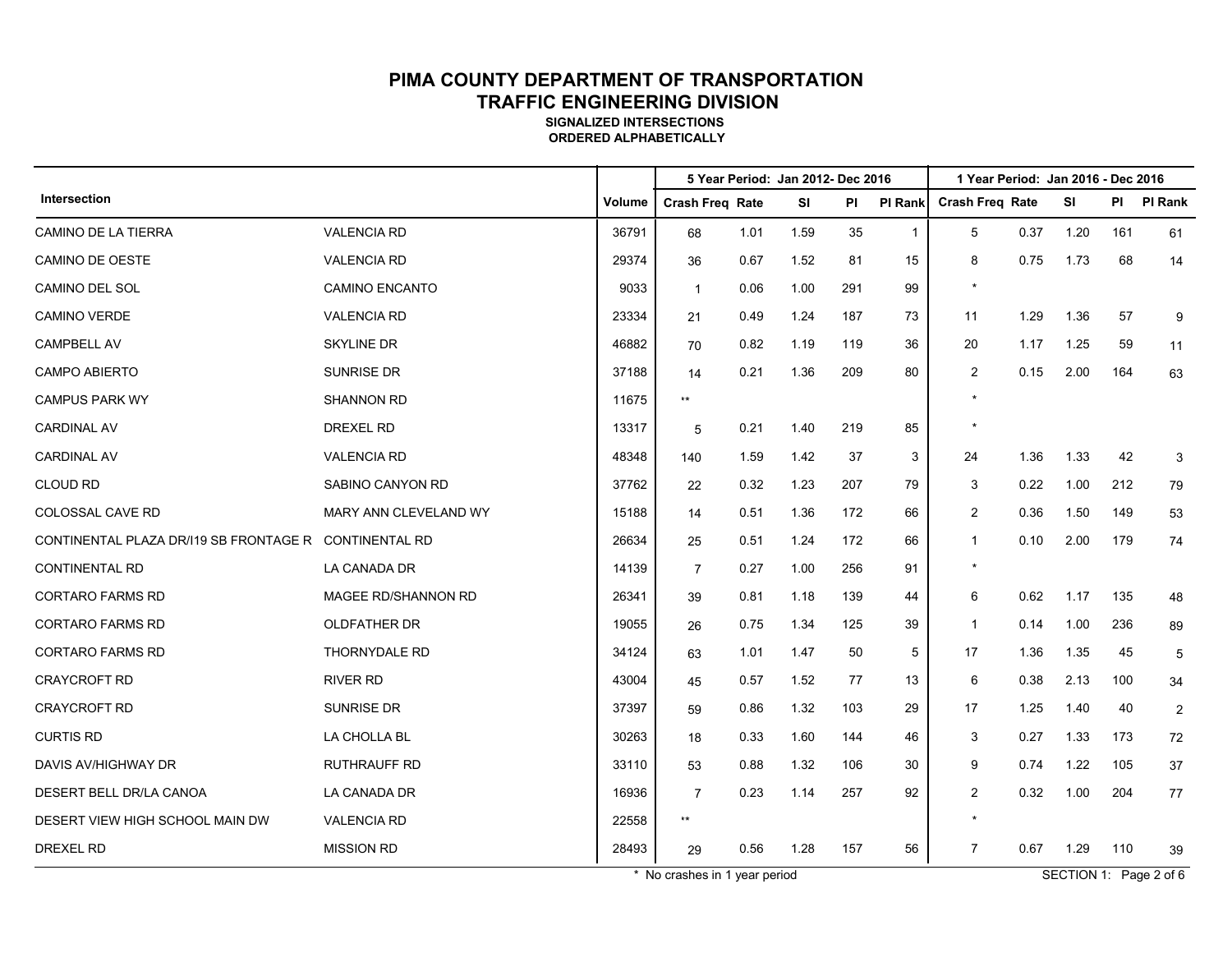**SIGNALIZED INTERSECTIONS ORDERED ALPHABETICALLY**

|                          |                                   |        |                        |      | 5 Year Period: Jan 2012- Dec 2016 |           |                | 1 Year Period: Jan 2016 - Dec 2016 |      |           |      |                |
|--------------------------|-----------------------------------|--------|------------------------|------|-----------------------------------|-----------|----------------|------------------------------------|------|-----------|------|----------------|
| Intersection             |                                   | Volume | <b>Crash Freg Rate</b> |      | <b>SI</b>                         | <b>PI</b> | <b>PI Rank</b> | <b>Crash Freg Rate</b>             |      | <b>SI</b> | PI – | <b>PI Rank</b> |
| <b>DREXEL RD</b>         | PALO VERDE RD                     | 20233  | 16                     | 0.43 | 1.50                              | 146       | 48             | 3                                  | 0.41 | 1.33      | 153  | 56             |
| <b>ESPERANZA BL</b>      | LA CANADA DR                      | 22074  | 17                     | 0.42 | 1.29                              | 194       | 76             | $\overline{7}$                     | 0.87 | 1.14      | 115  | 40             |
| FLOWING WELLS RD         | <b>WETMORE RD</b>                 | 46653  | 83                     | 0.97 | 1.57                              | 36        | $\overline{2}$ | 16                                 | 0.94 | 1.44      | 49   | 6              |
| <b>FOOTHILLS MALL DR</b> | LA CHOLLA BL                      | 28096  | 29                     | 0.57 | 1.31                              | 148       | 50             | 9                                  | 0.88 | 1.22      | 94   | 29             |
| HACIENDA DEL SOL RD      | <b>RIVER RD</b>                   | 33878  | 16                     | 0.26 | 1.68                              | 155       | 53             | $\mathbf{1}$                       | 0.08 | 1.00      | 242  | 93             |
| <b>HARDY RD</b>          | <b>THORNYDALE RD</b>              | 19441  | 22                     | 0.62 | 1.05                              | 178       | 71             | 4                                  | 0.56 | 1.00      | 164  | 63             |
| HARDY RD/OVERTON RD      | LA CANADA DR                      | 31169  | 31                     | 0.54 | 1.47                              | 106       | 30             | 5                                  | 0.44 | 2.36      | 99   | 32             |
| <b>HERMANS RD</b>        | <b>NOGALES HY</b>                 | 19435  | 8                      | 0.23 | 1.38                              | 215       | 83             | $\mathbf{1}$                       | 0.14 | 1.00      | 237  | 90             |
| <b>HOSPITAL DR</b>       | LA CHOLLA BL                      | 29728  | 21                     | 0.39 | 1.43                              | 151       | 51             | 10                                 | 0.92 | 1.30      | 78   | 22             |
| <b>HOUGHTON RD</b>       | <b>SAHUARITA RD</b>               | 16606  | 12                     | 0.40 | 1.97                              | 146       | 48             | $\mathbf{1}$                       | 0.16 | 1.00      | 232  | 86             |
| <b>HUGHES ACCESS RD</b>  | NOGALES HY                        | 20198  | 20                     | 0.54 | 1.59                              | 119       | 36             | 5                                  | 0.68 | 2.36      | 80   | 23             |
| INA RD                   | LA CANADA DR                      | 50431  | 85                     | 0.92 | 1.34                              | 82        | 16             | 16                                 | 0.87 | 1.13      | 94   | 29             |
| <b>INA RD</b>            | LA CHOLLA BL                      | 54511  | 113                    | 1.14 | 1.34                              | 62        | 8              | 22                                 | 1.11 | 1.26      | 58   | 10             |
| <b>INA RD</b>            | <b>MONA LISA RD</b>               | 44899  | 55                     | 0.67 | 1.49                              | 72        | 10             | 11                                 | 0.67 | 1.36      | 85   | 25             |
| <b>INA RD</b>            | <b>SHANNON RD</b>                 | 47208  | 107                    | 1.24 | 1.25                              | 83        | 18             | 14                                 | 0.81 | 1.14      | 99   | 32             |
| <b>INA RD</b>            | <b>WESTWARD LOOK DR</b>           | 40107  | 15                     | 0.20 | 1.33                              | 218       | 84             | $\overline{c}$                     | 0.14 | 1.50      | 179  | 74             |
| INA RD/SKYLINE DR        | PIMA CANYON DR                    | 29970  | $\overline{7}$         | 0.13 | 1.43                              | 212       | 82             | $\overline{2}$                     | 0.18 | 1.50      | 172  | 70             |
| <b>KINNEY RD</b>         | WESTERN WAY CI/WESTERN WY         | 8332   | $\overline{4}$         | 0.26 | 1.00                              | 267       | 93             | $\mathbf{1}$                       | 0.33 | 1.00      | 213  | 80             |
| KNOLLWOOD DR/RIVER RD    | SABINO CANYON RD                  | 38582  | 30                     | 0.43 | 1.46                              | 124       | 38             | 4                                  | 0.28 | 1.25      | 172  | 70             |
| KOLB RD                  | MOUNTAIN SHADOWS PL/VENTANA CANYO | 8658   | 3                      | 0.19 | 1.33                              | 246       | 89             | $\mathbf{1}$                       | 0.32 | 2.00      | 155  | 58             |
| <b>KOLB RD</b>           | SNYDER RD                         | 14407  | 10                     | 0.38 | 1.20                              | 230       | 87             | 4                                  | 0.76 | 1.25      | 126  | 43             |
| KOLB RD                  | SUNRISE DR                        | 23917  | 24                     | 0.55 | 1.37                              | 138       | 43             | 4                                  | 0.46 | 2.20      | 108  | 38             |
| KOLB RD                  | <b>VALENCIA RD</b>                | 51504  | 92                     | 0.98 | 1.31                              | 83        | 18             | 15                                 | 0.80 | 1.13      | 101  | 35             |

\* No crashes in 1 year period SECTION 1: Page 3 of 6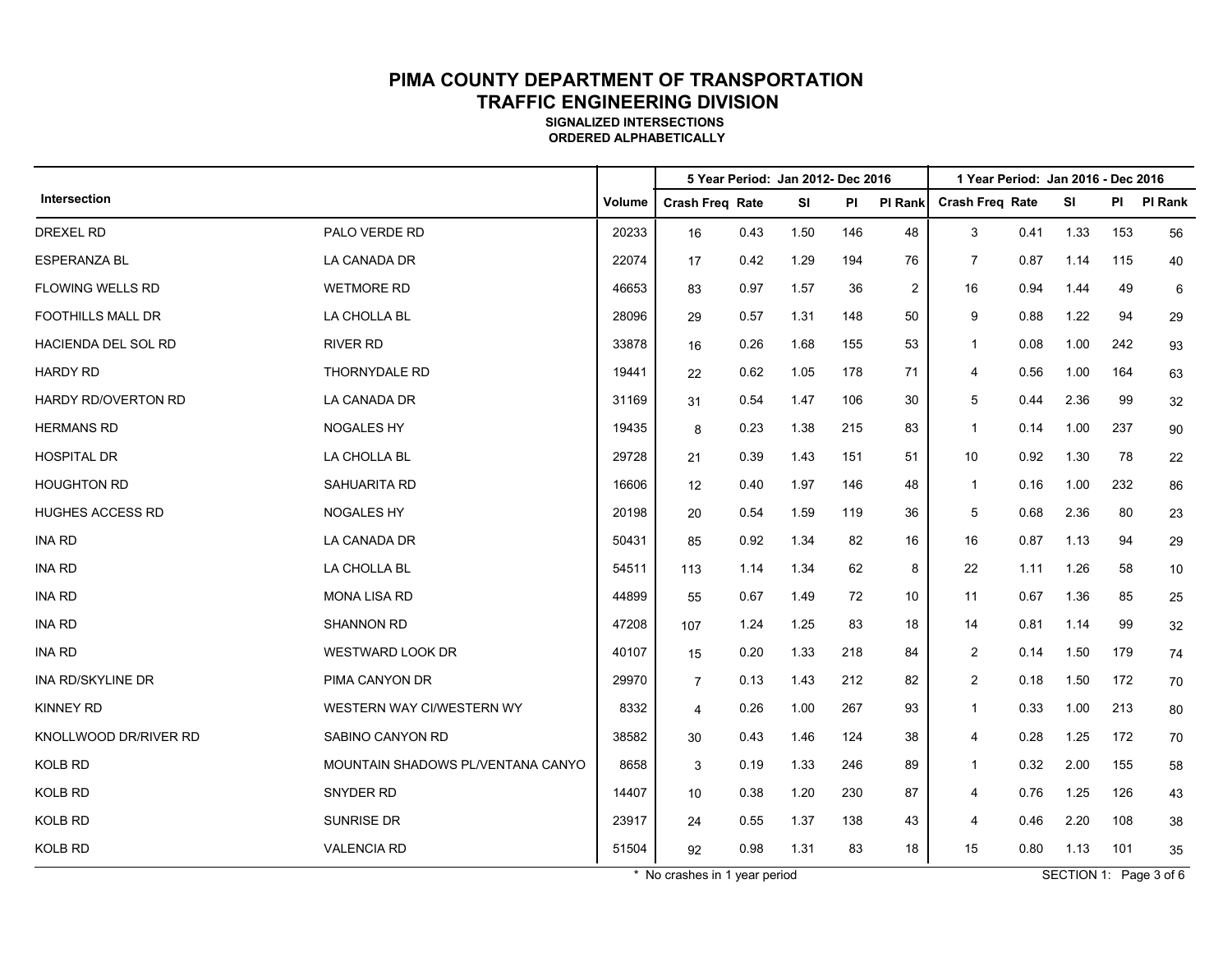**SIGNALIZED INTERSECTIONS ORDERED ALPHABETICALLY**

|                              |                       |        |                 |      | 5 Year Period: Jan 2012- Dec 2016 |     |                | 1 Year Period: Jan 2016 - Dec 2016 |      |           |           |                |
|------------------------------|-----------------------|--------|-----------------|------|-----------------------------------|-----|----------------|------------------------------------|------|-----------|-----------|----------------|
| Intersection                 |                       | Volume | Crash Freq Rate |      | <b>SI</b>                         | ΡI  | <b>PI Rank</b> | <b>Crash Freq Rate</b>             |      | <b>SI</b> | <b>PI</b> | <b>PI Rank</b> |
| KOLB RD/SABINO CANYON RD     | SABINO CANYON RD      | 24408  | 11              | 0.25 | 1.62                              | 170 | 65             | 2                                  | 0.22 | 1.00      | 218       | 82             |
| LA CANADA DR                 | MAGEE RD              | 45046  | 47              | 0.57 | 1.42                              | 96  | 26             | 14                                 | 0.85 | 2.04      | 42        | 3              |
| LA CANADA DR                 | ORANGE GROVE RD       | 36600  | 44              | 0.66 | 1.51                              | 77  | 13             | 5                                  | 0.37 | 1.20      | 160       | 60             |
| LA CANADA DR                 | <b>RIVER RD</b>       | 52000  | 92              | 0.97 | 1.42                              | 52  | 6              | 19                                 | 1.00 | 1.37      | 49        | 6              |
| LA CHOLLA BL                 | <b>MAGEE RD</b>       | 34095  | 25              | 0.40 | 1.16                              | 193 | 75             | 5                                  | 0.40 | 1.00      | 169       | 67             |
| LA CHOLLA BL                 | OMAR DR               | 23018  | $\overline{7}$  | 0.17 | 2.26                              | 178 | 71             | $\star$                            |      |           |           |                |
| LA CHOLLA BL                 | ORANGE GROVE RD       | 46605  | 75              | 0.88 | 1.47                              | 53  | $\overline{7}$ | 12                                 | 0.71 | 1.42      | 73        | 19             |
| LA CHOLLA BL                 | <b>OVERTON RD</b>     | 19081  | 23              | 0.66 | 1.89                              | 89  | 23             | 6                                  | 0.86 | 3.40      | 59        | 11             |
| LA CHOLLA BL                 | <b>RIVER RD</b>       | 53609  | 103             | 1.05 | 1.33                              | 75  | 11             | 17                                 | 0.87 | 1.29      | 69        | 15             |
| LA CHOLLA BL                 | <b>RUDASILL RD</b>    | 29014  | 13              | 0.25 | 1.89                              | 162 | 61             | 6                                  | 0.57 | 1.97      | 91        | 27             |
| LA CHOLLA BL                 | RUTHRAUFF RD          | 41840  | 124             | 1.62 | 1.29                              | 75  | 11             | 28                                 | 1.83 | 1.36      | 37        | $\overline{1}$ |
| <b>LINDA VISTA BL</b>        | THORNYDALE RD         | 24027  | 26              | 0.59 | 1.04                              | 172 | 66             | 5                                  | 0.57 | 1.00      | 154       | 57             |
| MAGEE RD                     | SHANNON RD/TUSCANY DR | 26017  | 17              | 0.36 | 1.40                              | 175 | 69             | $\overline{7}$                     | 0.74 | 1.97      | 74        | 20             |
| MAGEE RD                     | THORNYDALE RD         | 32224  | 44              | 0.75 | 1.43                              | 84  | 21             | 8                                  | 0.68 | 1.73      | 72        | 17             |
| <b>MARK RD</b>               | <b>VALENCIA RD</b>    | 23417  | 21              | 0.49 | 1.38                              | 152 | 52             | 4                                  | 0.47 | 1.50      | 121       | 42             |
| <b>MISSION RD</b>            | <b>VALENCIA RD</b>    | 45872  | 6               | 0.07 | 1.33                              | 247 | 90             | $\star$                            |      |           |           |                |
| ORANGE GROVE RD              | <b>SHANNON RD</b>     | 31318  | 35              | 0.61 | 1.50                              | 89  | 23             | 4                                  | 0.35 | 1.25      | 162       | 62             |
| ORANGE GROVE RD              | SKYLINE DR            | 44310  | 39              | 0.48 | 1.26                              | 160 | 59             | 4                                  | 0.25 | 1.50      | 150       | 55             |
| <b>OVERTON RD</b>            | <b>SHANNON RD</b>     | 16536  | 30              | 0.99 | 1.39                              | 92  | 25             | 8                                  | 1.33 | 1.38      | 60        | 13             |
| <b>OVERTON RD</b>            | THORNYDALE RD         | 22368  | 38              | 0.93 | 1.29                              | 118 | 34             | 8                                  | 0.98 | 1.38      | 69        | 15             |
| PONTATOC RD                  | <b>RIVER RD</b>       | 15654  | 4               | 0.14 | 1.00                              | 284 | 98             | 2                                  | 0.35 | 1.00      | 199       | 76             |
| PONTATOC RD                  | SUNRISE DR            | 41443  | 22              | 0.29 | 1.45                              | 156 | 54             | 4                                  | 0.26 | 1.25      | 175       | 73             |
| <b>REMOUNT PL/SUNRISE DR</b> | SABINO CANYON RD      | 9892   | 3               | 0.17 | 1.00                              | 283 | 97             | $\mathbf{1}$                       | 0.28 | 1.00      | 221       | 83             |

\* No crashes in 1 year period SECTION 1: Page 4 of 6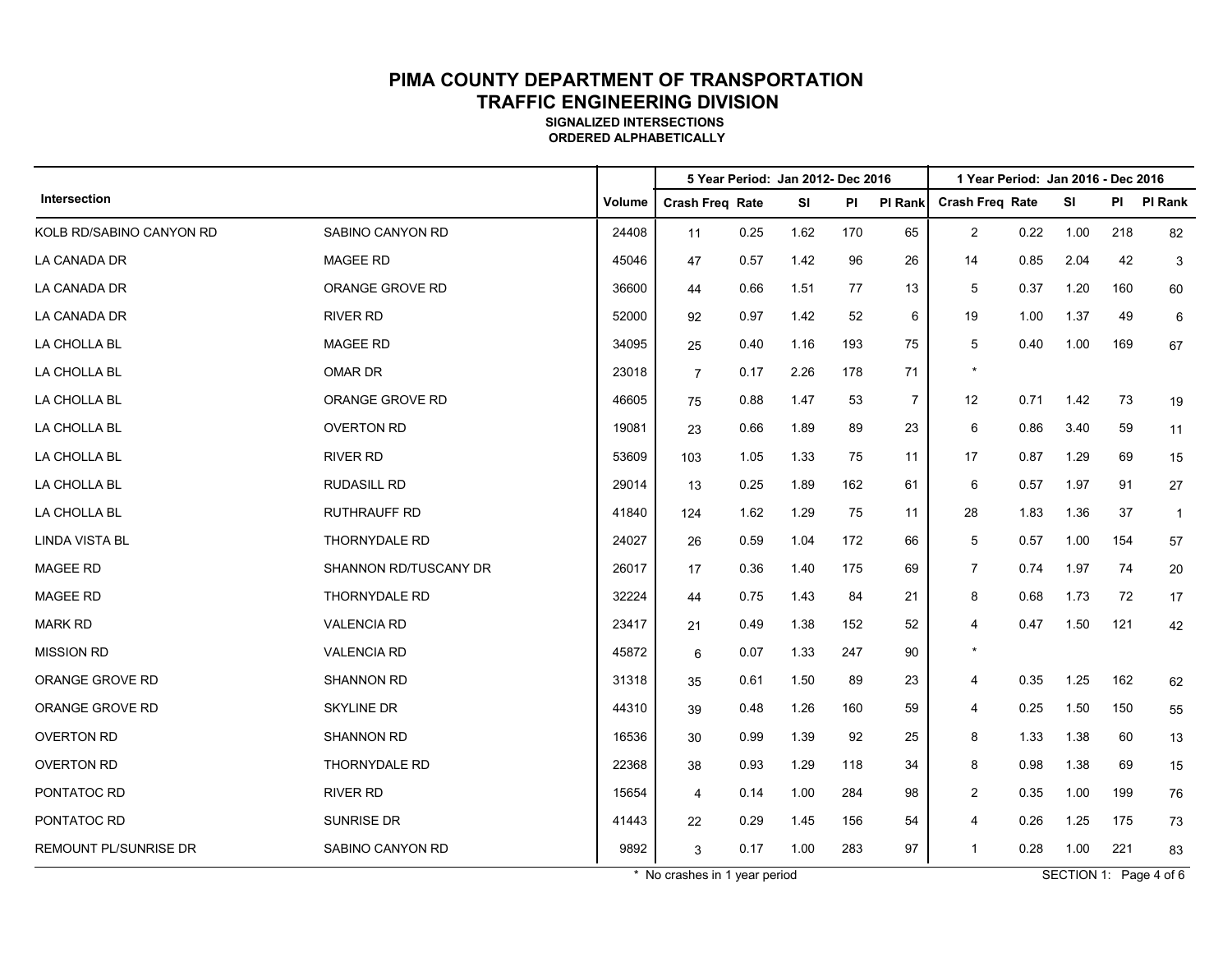#### **SIGNALIZED INTERSECTIONS ORDERED ALPHABETICALLY**

|                    |                     |        | 5 Year Period: Jan 2012- Dec 2016 |      |           |           |         | 1 Year Period: Jan 2016 - Dec 2016 |      |      |           |         |
|--------------------|---------------------|--------|-----------------------------------|------|-----------|-----------|---------|------------------------------------|------|------|-----------|---------|
| Intersection       |                     | Volume | <b>Crash Freg Rate</b>            |      | <b>SI</b> | <b>PI</b> | PI Rank | <b>Crash Freg Rate</b>             |      | SI   | <b>PI</b> | PI Rank |
| <b>RIVER RD</b>    | SWAN RD             | 39767  | 44                                | 0.61 | 1.41      | 99        | 28      | 5                                  | 0.34 | 1.20 | 165       | 65      |
| <b>RIVER RD</b>    | <b>VIA ENTRADA</b>  | 45884  | 24                                | 0.29 | 1.41      | 161       | 60      | 8                                  | 0.48 | 1.38 | 102       | 36      |
| ROMERO RD          | <b>RUTHRAUFF RD</b> | 26314  | 21                                | 0.44 | 1.38      | 156       | 54      | 3                                  | 0.31 | 1.67 | 149       | 53      |
| ROMERO RD          | <b>WETMORE RD</b>   | 12611  | 11                                | 0.48 | 1.45      | 162       | 61      | $\star$                            |      |      |           |         |
| SABINO CANYON RD   | SNYDER RD           | 13753  | 5                                 | 0.20 | 1.00      | 275       | 95      |                                    | 0.20 | 1.00 | 230       | 85      |
| <b>SUNCREST PL</b> | <b>SUNRISE DR</b>   | 31885  | 16                                | 0.27 | 1.25      | 221       | 86      |                                    | 0.09 | 1.00 | 241       | 92      |
| SUNRISE DR         | SWAN RD             | 51796  | 66                                | 0.70 | 1.34      | 96        | 26      | 10                                 | 0.53 | 1.68 | 82        | 24      |
| <b>SUNRISE DR</b>  | <b>VIA PALOMITA</b> | 35322  | 24                                | 0.37 | 1.21      | 197       | 77      | 6                                  | 0.47 | 1.17 | 147       | 52      |
| <b>VALENCIA RD</b> | <b>WADE RD</b>      | 13562  | 19                                | 0.77 | 1.37      | 132       | 41      | 3                                  | 0.61 | 1.00 | 170       | 69      |